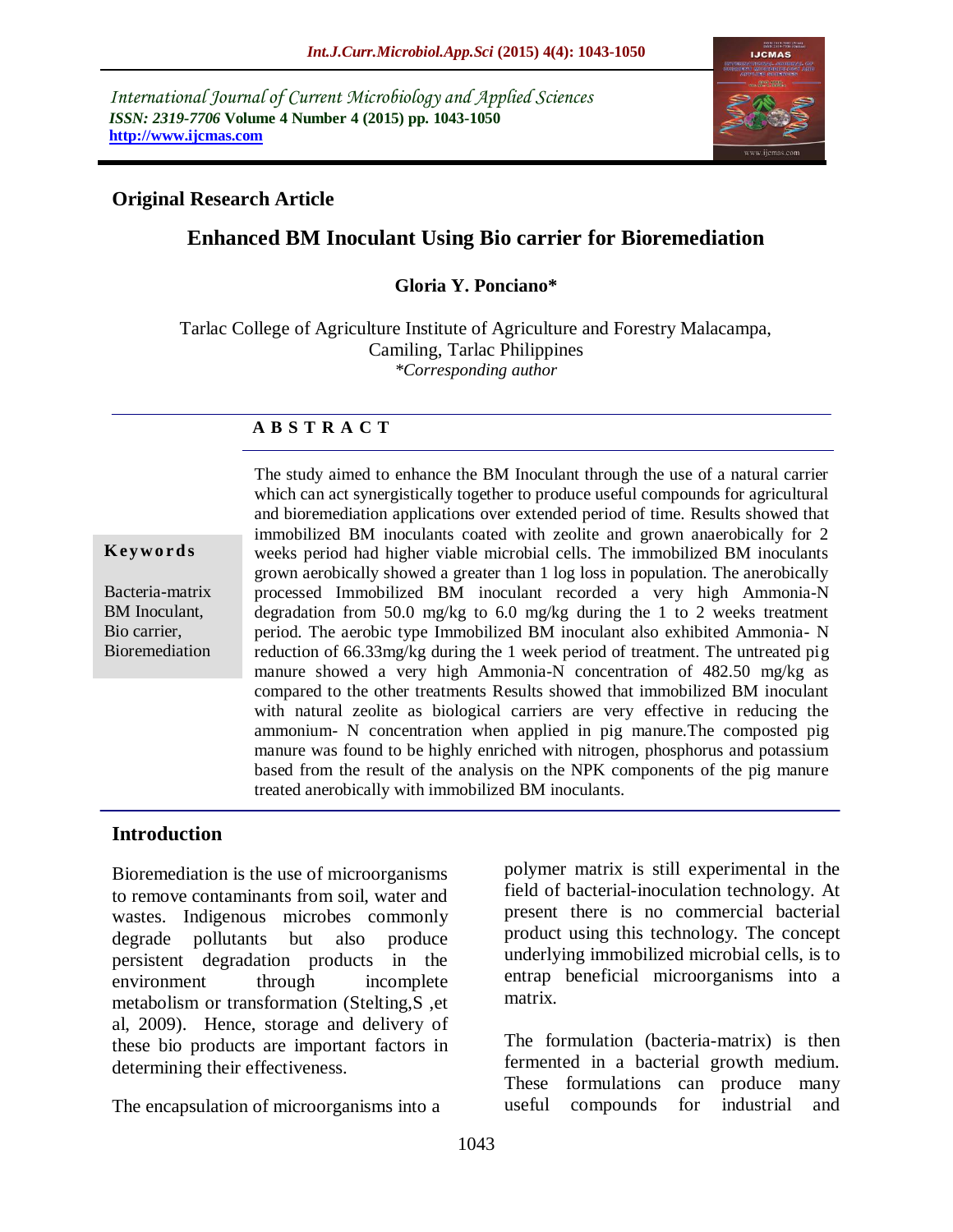environmental applications (such as organic acids, amino acids, enzymes) and biodegrade toxic materials (bioremedation) over extended periods of time.

Immobilized microbial cells are easy to produce, store, and handle during industrial operations. The main goal of these formulations is to maintain the cells entrapped in an active form for as long as possible. Any premature release of the microorganisms from these encapsulated forms is undesirable. Encapsulated bacterial formulations in agriculture have at least two distinctly different goals from those of the fermentation industry: (i) to temporarily protect the encapsulated microorganisms from the soil environment and microbial competition, and (ii) to release them gradually for the colonization of plant roots (Bashan, 1986a; Bashan and Carrillo, 1996; Digat, 1991

The control of animal manure odours is one of the major headaches in raising farm animals. The main culprit for the bad smell is the ammonia released by the manure. Zeolite has been used in the Far East most notably in China for thousands of years for medicinal purposes. Over the years researchers have found out that Zeolites absorb ammonia and other toxins which can be applied in animal husbandry.

Immobilization of BM Inoculant has been formulated using zeolite as biological carriers. Natural zeolite has been shown as a promising material for the immobilization due to its high porosity and large surface area (Shindo et al, 201). The extent of bacterial colonization depends on the chemical properties and particle size of zeolite.

The Tarlac College of Agriculture in full support to Organic Agriculture Act 2010 is committed in promoting organic agriculture in Tarlac through its research, extension and training programs. The College has pioneered organic technologies which have been disseminated to farmers and other clientelles which contributed to farm productivity and livelihood generation.

Nowadays, organic- based agricultural production is a rapidly emerging technology in the Philippines which partly solves waste disposal problem. Driven by the desire to preserve the living soil and the environment as a whole, TCA has developed organic zeolite-based technologies for agricultural, and environmental applications.

The Tarlac College of Agriculture has been promoting the use of microbial inoculants and vermin in the production of organic fertilizers for crop production in the province of Tarlac. It can be said that the College has extended the technology to the different municipalities. This has also contributed to the increased in yield and provided additional income for the farmers. Massive waste management information campaign was launched in every barangays. Waste segregation and composting was done using the technologies.TCA has made contributions in the proliferation of information and products for environmentfriendly agriculture while ensuring enhancement of farm income for the farmers

Science branded zeolite as a mineral of the  $21<sup>st</sup>$  century, it used practically in all spheres of human activity. More than 150 types of zeolite have been synthesized. There are 48 known naturally occurring zeolites. They are basically a hydrated alumino-silicate minerals with an "open" structure which can accommodate a wide variety of positive ions, like Na+, K+, Ca2+, Mg2+ and others.

The shift from the use of synthetics to organic zeolite-based products is an important step in balanced and self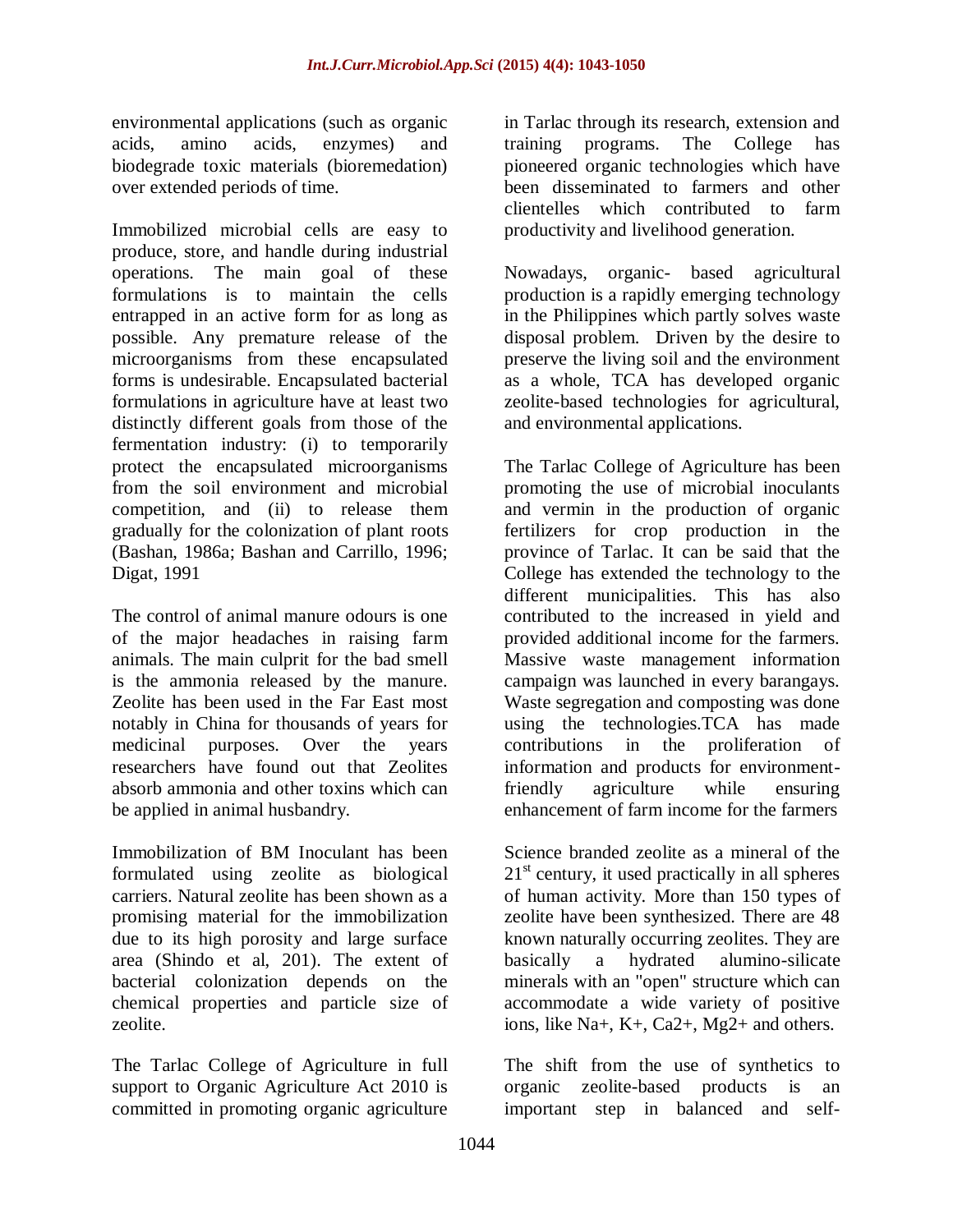regulating agricultural system. Organicbased crop and vegetables production, feed additives and bio disinfectants provide opportunities for producing high quality food which support the Natural Tarlac program of the province. Likewise, help farmers and livestock and poultry growers to increase their income and improve farm productivity. Likewise, the technologies can contribute to a clean and safer environment.

This study aims to enhance the BM Inoculant through the use of a natural carrier which can act synergistically together to produce useful compounds for agricultural and bioremediation applications over extended period of time.

To determine the capacity of natural zeolite as a biological carrier impregnated with BM inoculant. To evaluate the viability of the immobilized BM inoculants using zeolite as biological carrier. To determine the NPK composition of the enhanced BM inoculants with zeolite. To provide a metabolically active biological agent for bioremediation.

# **Materials and Methods**

# **Microbial cultures**

Beneficial Microorganism (BM) is a mixed culture of beneficial microorganisms that can be applied as inoculants. This was formulated by the Tarlac College of Agriculture with many applications such as compost, odor eraser and bio pesticide. The inoculants consist of Active ingredients: microorganisms which includes 1 million colony forming units/cc (units/ml)... 1% Lactobacillus Saccharomyces, Actinomycetes, Bacillus subtilis, Acetobacter,Rhodopsuedomonas. Other ingredients are: 96% Water and 3% Molasses. medicinal plants and aromatic herbs.

Pre-cultures were prepared by re suspending a culture stock microcentrifuge tube using a universal culture media and returning the entire contents to the vial. Vials were incubated at 30°C and 200 rpm. Pre-culture vials were harvested after 1h and 500 mL flasks and were inoculated with 1 mL (1% v/v) of pre-culture. Cells from flasks were enumerated after 24 h growth on a shaker  $(200$  rpm) at  $30^{\circ}$ C.

### **Immobilization and stability assessment of BM Inoculant**

Mixed culture of BM inoculants was coated onto zeolite. Samples of culture were immobilized with and onto zeolite and stored at ordinary room temperature in open and closed containers.

# **Determination of the number of viable cells in a culture by plating methods**

Serial dilution of the broth culture was made. Based on the total count, the number of viable cells were about  $1.0 \times 10^8$ cels/ml of each microorganisms. To achieve this concentration, 8 tubes each were set out, which contained 9 ml of sterile diluents (pH 6.8). About 1 ml of broth culture was diluted in steps, tenfold each time  $(10^1$ through $10^8$ ).

Fresh pipette should be used for each strain and for each dilution in the series. Highest dilution in the series should be the starting point with the aid of the suction bulb, fill and empty the pipette by sucking in and out 5 times with diluted culture and then transfer 1ml aseptically to sterile petri dish of respective medium. The pipette should be opened sufficiently to allow the pipette to enter and deliver the sample. The pipette should be flamed by passing through the Bunsen burner flamed each time prior to successive removal of aliquots for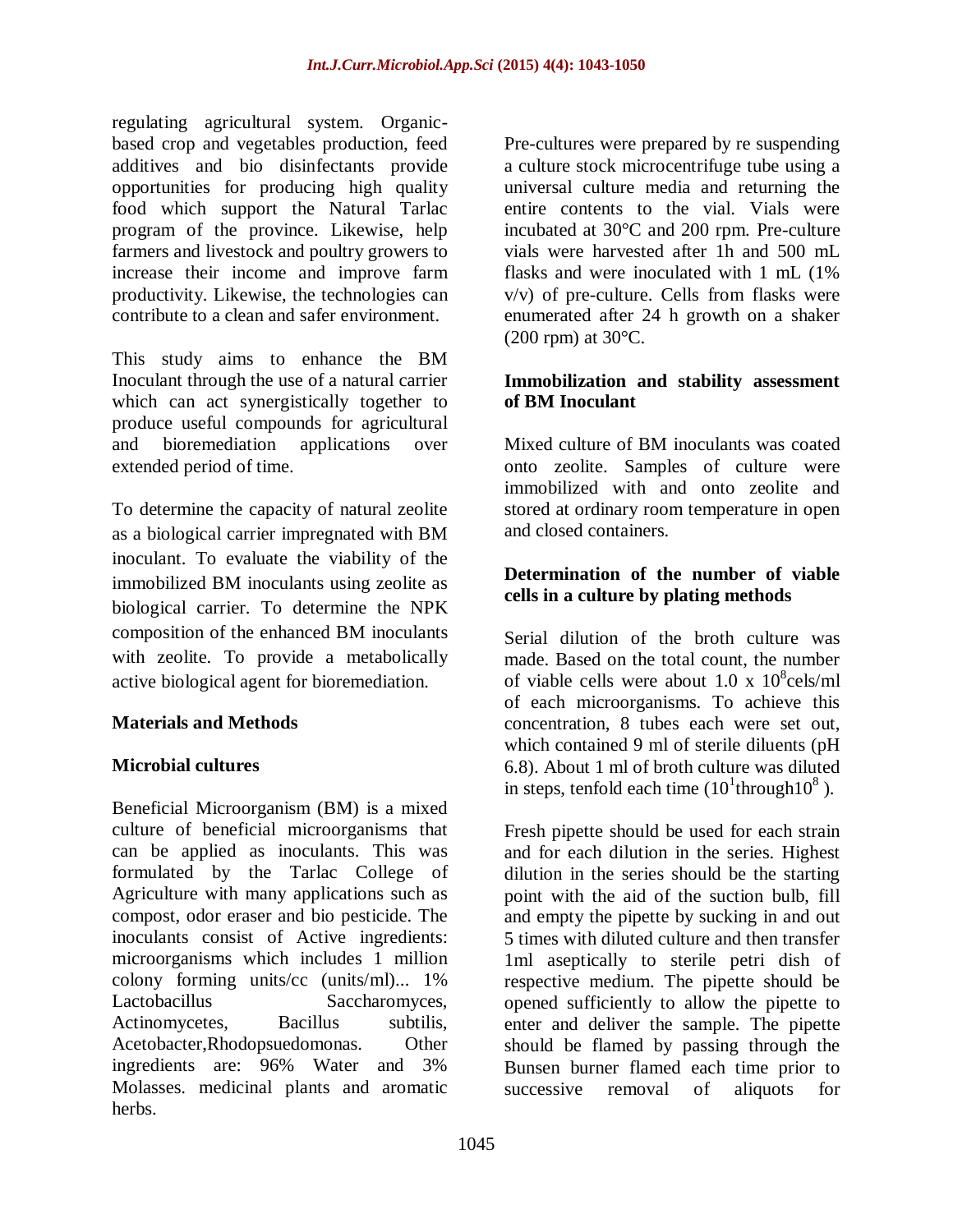replication (2 per dilution)from the same tube. About 1 ml aliquots should be removed with the same pipette in duplicated from the  $10^7$  and  $10^6$  dilutions into more petri dishes(Chandra C., 2009)

Plates were incubated at 30°C for 24 h prior to counting. The microbial cell count was done using a high power objective microscope and a hemocytometer.

#### **Analysis of the Nitrogen-Phosphorus-Potassium (N-P-K) Content**

The samples were analyzed for their nitrogen, phosphorus and potassium contents.

#### **Ammonia- N degradation**

Fresh manure was treated with powdered immobilized BM inoculants with zeolite. These were allowed to decompose for 1 to two weeks. The compost was analyzed for Ammonia- N.

#### **Analysis of the NPK components of the Treated Manure**

The NPK components of the treated manure was also analyzed

#### **Results and Discussion**

#### **Immobilization and stability assessment BM inoculants into zeolite**

Immobilized bacteria using zeolite as a biological carrier were processed aerobically and anaerobically at 35°C. Bacteria were extracted and enumerated for a 3 weeks period. Beneficial Microorganism adsorbed into zeolite and incubated at 35°C anerobically survived in higher numbers compared to aerobically grown samples. Poor survival of beneficial microorganisms immobilized into zeolite aerobically and is shown by a greater than 1 log loss in cfu/ml after 3 weeks. Results of the experiments conducted by Swaminathan (2008) showed that in a longer-term experiment zeolite was again found to influence the stability of *Pseudomonas* sp.strain ADP in closed containers, with at least 10 weeks survival and less than 1 log loss in population .

It is shown that naturally occurring zeolite enhanced absorptive growth in the encapsulated microorganisms and were able to achieve high cell density and longer viability. The extent of bacterial colonization can be attributed to thehigh porosity and large surface area of the zeolite as shown by several conducted studies.

### **Nitrogen-Phosphorus-Potassium (N-P-K) Contents of immobilized BM**

Table 1 shows immobilized BM treated anerobically showed higher nitrogen, phosphorus and potassium contents. Based from the researches conducted, zeolite has been used extensively as soil amendment for high value crops such as vegetables, fruits, potatoes etc. Zeolite can hold fluids and plant nutrients. It can absorb up to 55% of its weight in water or other liquids. Water, ammonium(nitrogen), and other plant nutrients that are held and are water soluble. Zeolite reduces the amount of water needed for irrigation by up to 35%. Zeolite can hold cations such as ammonium (nitrogen), potassium, calcium and other plant nutrients within the mineral lattice, where it is not water- soluble. However, the cations and plant nutrients are plant accessible on a plant demand basis. The zeolite will hold nitrogen fertilizers in the growth zone where they are plant accessible. Typically, 30 to 50% of the conventional nitrogen fertilizers leach directly to the water table where they cause pollution Also, when composted with manure, it becomes a natural fertilizer.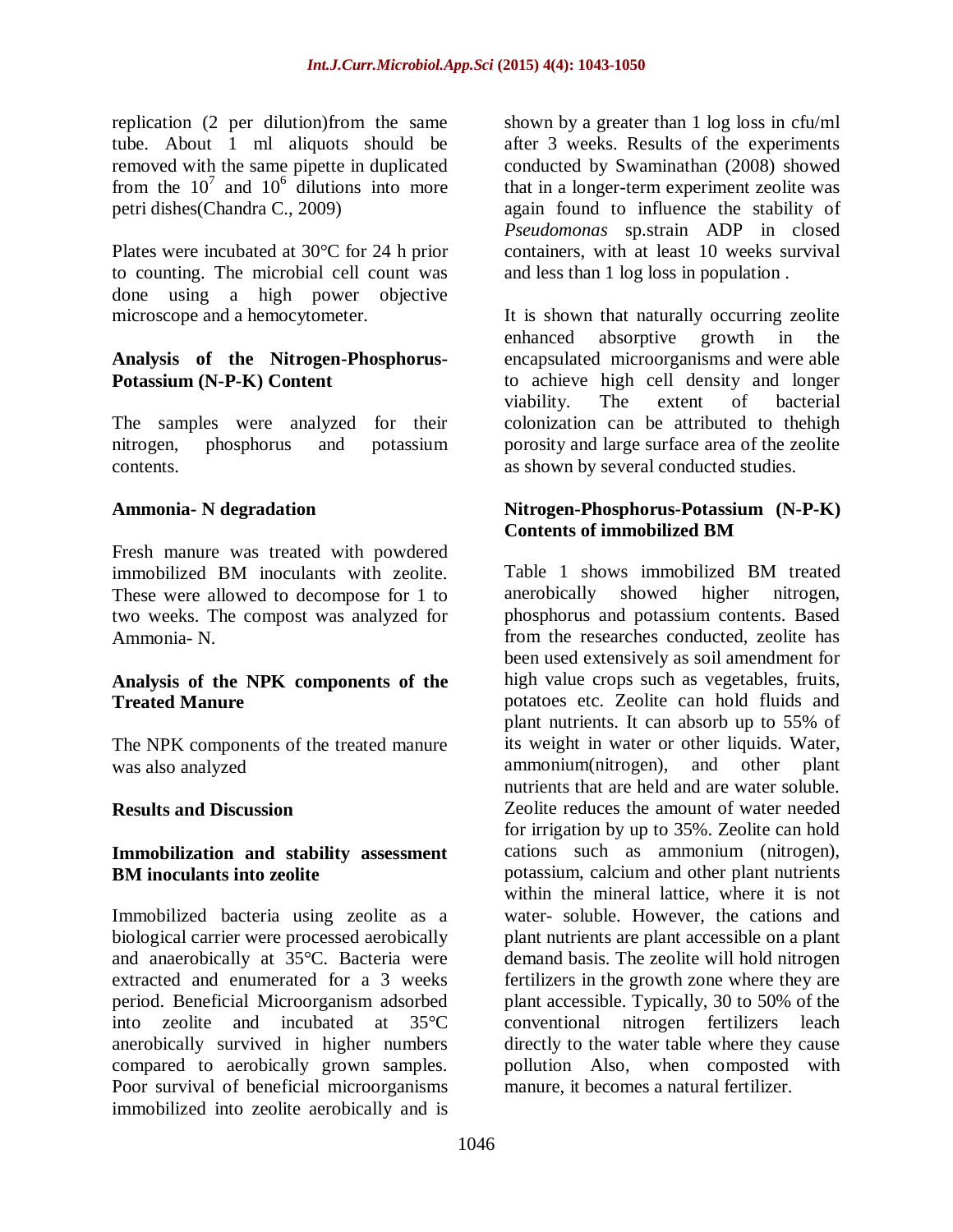# **Ammonia- N degradation**

Table 1 shows the result of the ammonium-N concentrations on the pig manure treated with immobilized BM inoculant during a 1 to 2 weeks period of treatment. Untreated pig manure exhibited a very high ammonia-N concentration. The anerobically processed Immobilized BM inoculant recorded a very high Ammonia-N degradation from 50.0 mg/kg to 6.0 mg/kg during the 1 to 2 weeks treatment period.

The aerobic type Immobilized BM inoculant also exhibited Ammonia- N reduction of 66.33mg/kg during the 1 week period of treatment. The untreated pig manure showed a very high Ammonia-N concentration of 482.50 mg/kg as compared to the other treatments Results showed that immobilized BM inoculant with natural zeolite as biological carriers are very effective in reducing the ammonium- N concentration when applied in pig manure.

The most important property of zeolites is the removal of ammonia  $(NH_3)$  and ammonium + ).Zeolites remove ammonium ions by means of ion-exchange and, at higher concentration, adsorption. The ammonium ions present in pig manure are exchanged for sodium ions.

The dynamic capacity of zeolites for ammonium is about  $0.9 \text{~meq/g}$ . If there are a number of different cations present in the wastewater, the adsorption capacity per ion will be lower as a consequence of competition between the different cations. The adsorption will depend on relative selectivity of zeolites for the different ions, the composition of water and the temperature. The relative selectivity is determined by the hydrated diameter, the charge and the mobility of the ions. (lennetech, 2011).

# **NPK and Ammonia- N concentrations of Immobilized BM inoculants (anaerobic ) 2 weeks treatment**

The composted pig manure was found to be highly enriched with nitrogen, phosphorus and potassium based from the result of the analysis on the NPK components of the pig manure treated anerobically with immobilized BM inoculant Also, there was a high ammonium degradation after 2 weeks of treatment The synergistic effects of BM inoculant and Zeolite was responsible for the degradation of ammonia. This result was confirmed based from the findings of Bernal et al(1993) who composted anerobically swine manure using zeolite within 3 days and significantly reduced airborne noxious odor. Also the compost qualified as organic fertilizer for use in crop production.

The immobilization of BM Inoculants have been conducted to provide a dependable source of beneficial microorganisms that can survive inthe soil and become available to the plant and also to provide an active biological agent in bioremediation. Semiarid conditions, make survival difficult for the introduced bacteria due to harsh conditions including frequent droughts, lack of sufficient irrigation, high salinity and soil erosion which may quickly diminish the population of any microorganisms. However, in this type of agriculture, immobilized beneficial microorganisms may make the greatest contribution, being cheap and easy to use with high water-holding capacity, ability to deliver the right number of viable cells and containing effective microbial strain. Based from the result of the study, the cells are still viable within the 2 weeks period. Other works conducted showed that immobilized microorganisms have sufficient shelf life for about one or two years at room temperature.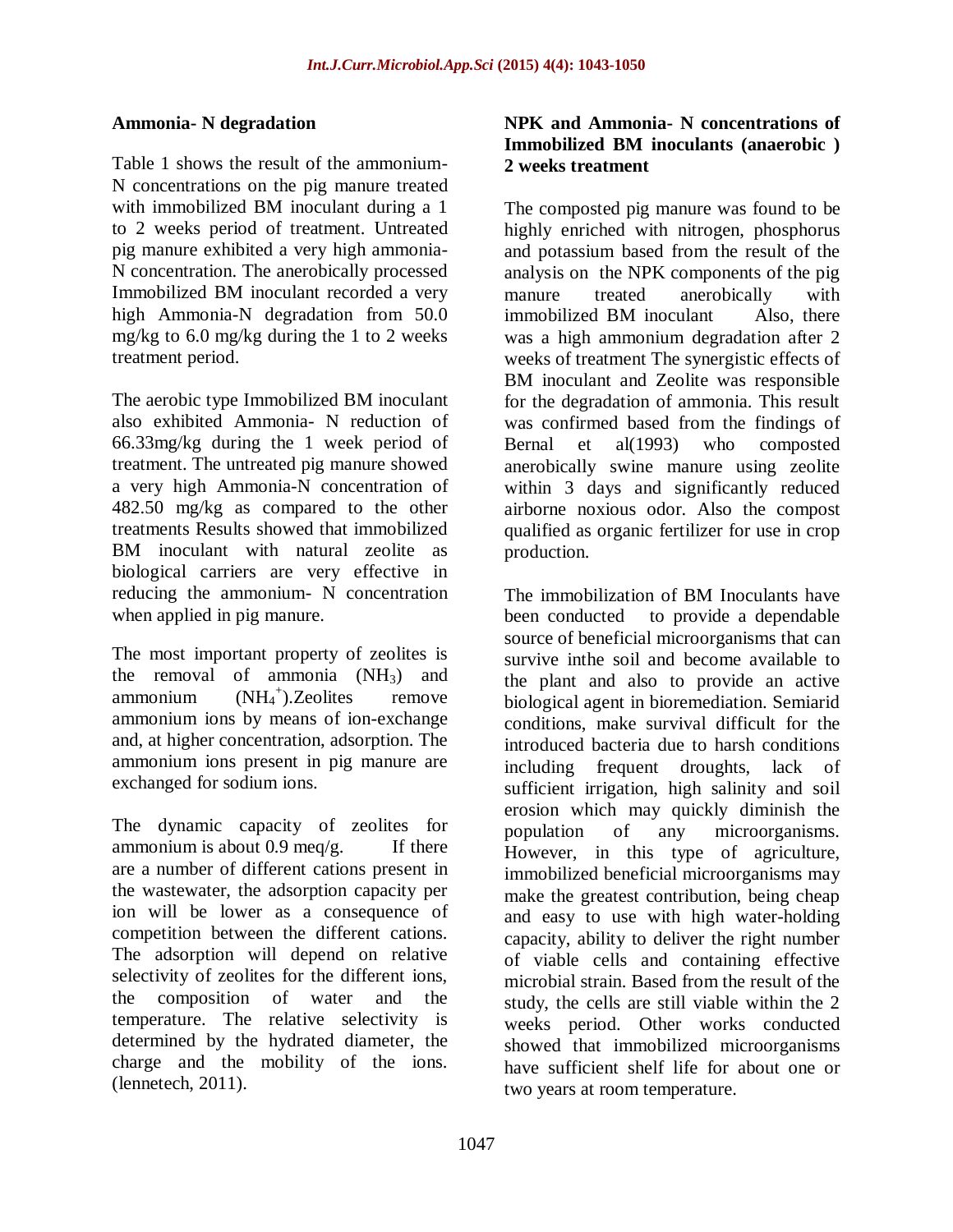In immobilized inoculants, bacterial multiplication continues during the storage period, as long as sufficient nutrients, moisture , and the correct temperature were maintained. Formulation is *the* crucial issue for inoculants containing an effective bacterial strain and can determine the success or failure of a biological agent. The encapsulation of microorganisms into a polymer matrix is still experimental in the field of bacterial-inoculation technology. At present there is no commercial bacterial product using this technology. However, *a major constraint* for the inoculation industry is that polymers are expensive while Immobilized microbial cells are easy to produce, store, and handle. To the best of our knowledge, almost none have been tested in soil or in the field.

Zeolite is a good carrier or delivery vehicle of live microorganisms. They have the capacity to deliver the right number of viable cells. Zeolites have high water holding capacity suitable for as many bacterial species and strains as possible. Considering the short time period of application in pig manure, the removal of the ammonia-N was remarkable. However, after 14 days of treatment, the ammonia level was greatly reduced from 50mg/kg to 6.0 mg/kg. Further to this the zeolite acts as a buffer for ammonium ions; in case of a large ammonia production, part of the ammonia is adsorbed by zeolite and if the ammonia concentration is low, the bacteria metabolize part of the adsorbed ammonium.

This was indeed a breakthrough in bioremediation.

It was clearly shown that the pig manure applied with Immobilized BM inoculant with zeolite as carrier was found to be highly enriched with nitrogen, potassium and phosphorus. This qualifies the treated manure as a quality organic fertilizer.

Future researches should be conducted to improve the formulation on enhanced BM inoculants using zeolite that will consistently provide higher bacterial numbers under field conditions, extended shelf life, protection against the soil environment, convenience of use and cost effective production.

More studies should be done on the formulation process especiallybacterial survival as affected by several variables: the culture mediumused for bacterial cultivation, the physiological state of the bacteria when harvested from the medium, the process of cell encapsulation, the use of protective materials, the type of drying technology used, and the rate of dehydration.

Conduct on-site techno demo on the effectivity of the products in the biodegradation of Ammonia-N to poultry and piggery. Conduct longer period of application to totally eradicate the ammonium N concentration. Undertake researches on other possible application of the formulated products.

**Table.1** Nitrogen-Phosphorus-Potassium (N-P-K) Contents of immobilized BM (in %)

| <b>TREATMENTS</b>                        | <b>Nitrogen</b> | Phosphorus Potassium     |      |
|------------------------------------------|-----------------|--------------------------|------|
| Anerobically processed<br>Immobilized BM | 1.51            | .84                      | 1.04 |
| Aerobically processed<br>Immobilized BM  | 1.09            | $\overline{\phantom{a}}$ | 0.39 |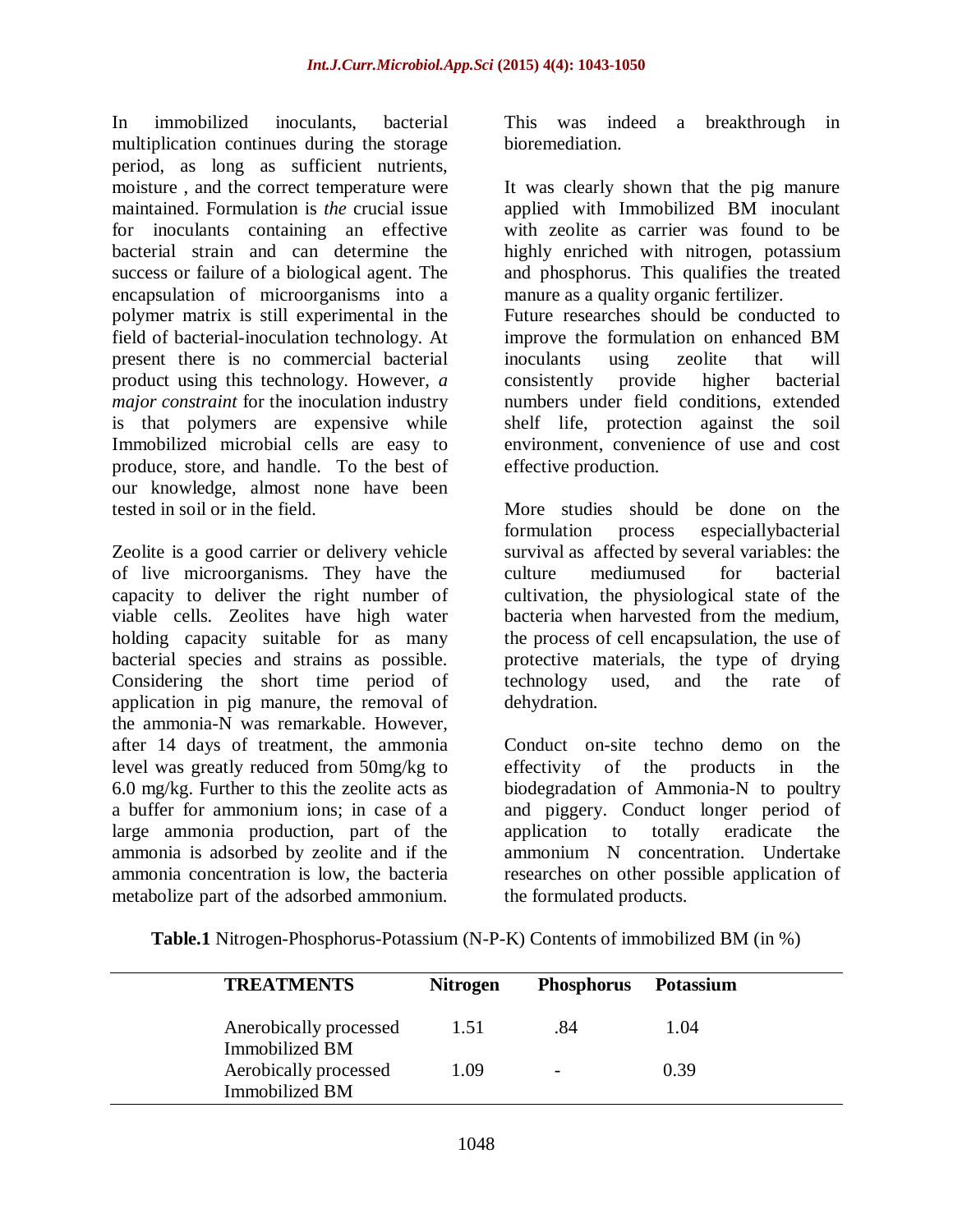**Table.2** Ammonia-N concentrations (mg/kg) of untreated and treated pig manure during a period of 1 week

| <b>Treatments</b>                          | Mean   |
|--------------------------------------------|--------|
| Control- untreated                         | 482.50 |
| Applied with Immobilized<br>BM (anaerobic) | 50.00  |
| Applied with Immobilized<br>BM (aerobic)   |        |

**Table.3** Results of Analysis of Immobilized BM inoculants (anaerobic) 2 weeks after treatment

| Ammonia-N               | 247    | 6 በ  |
|-------------------------|--------|------|
| <b>Total Potassium</b>  | 4,150  | 20   |
| <b>Total Phosphorus</b> | 46,900 | 1250 |
| <b>Total Nitrogen</b>   | 1,440  | 140  |
| UNITS $(mg/kg)$         | MDL s  |      |

**Figure.1** Stability and viable cell counts of Immobilized BM inoculants